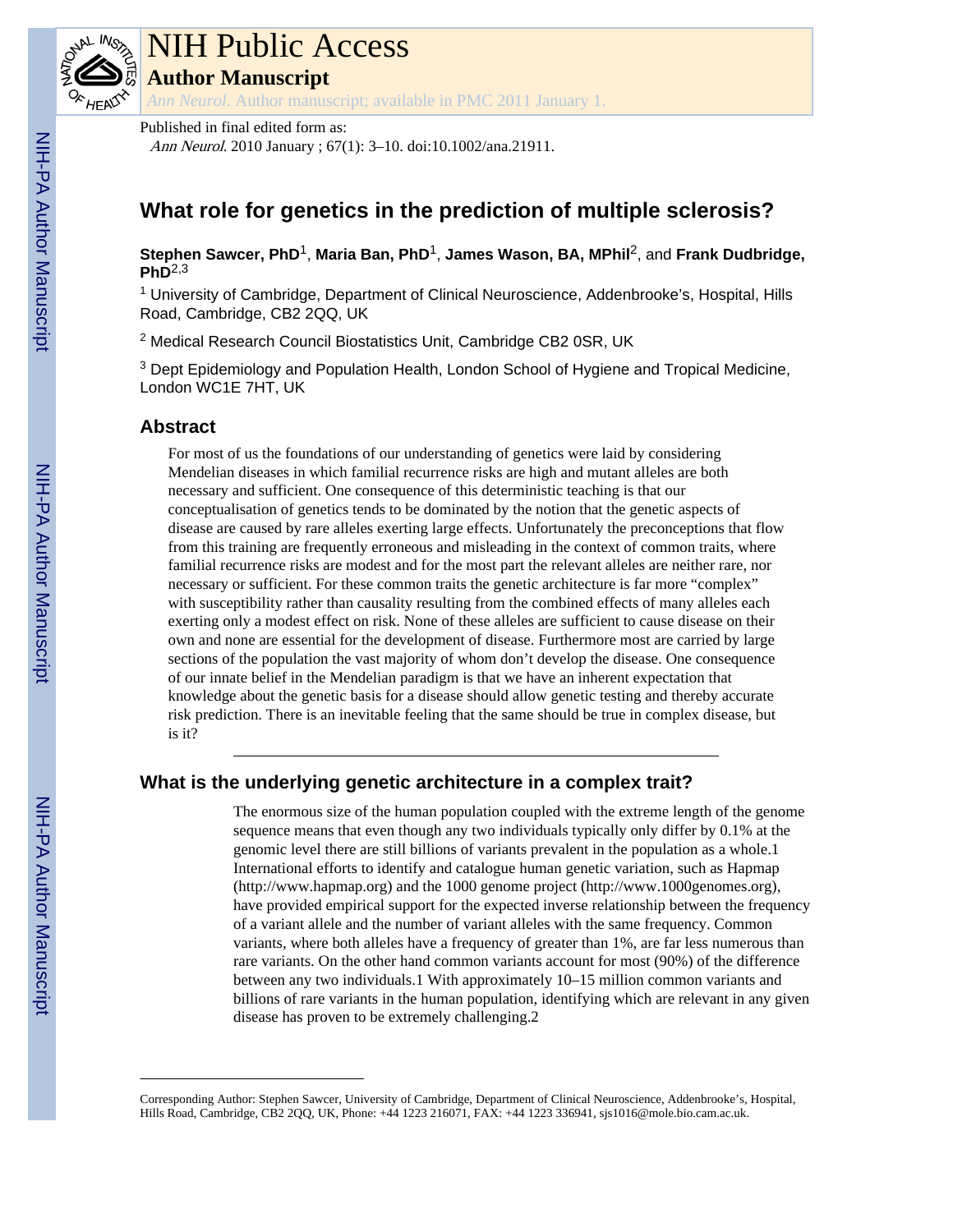In principle each and every genetic variant is likely to have some effect upon function and thereby upon the risk of disease; under this ultimate polygenic/biometric model3 all variants are expected to exert some effect on risk. However, the effects attributable to individual variants are likely to differ greatly with some exerting much larger effects than others, and most exerting little or no meaningful effect. Under this model we expect that both rare and common variants will influence the risk of a disease, with the relative contributions varying between diseases.4 At a population level the prevalence and familial recurrence risks of a disease are a reflection of the combined effects of the prevailing risk allelic architecture (see BOX 1).5, 6 In this context Mendelian disease can be seen to represent an unusual extreme in which a few rare variants exert profound effects and familial recurrence risks are maximal.

#### **BOX 1**

Consider three populations that differ only in terms of the frequency of a single risk allele and are equivalent in all other respects (see Fig B1a). In accordance with the number of individuals carrying the risk allele the prevalence of disease will be highest in population C and lowest in population A. On the other hand, for reasons which are perhaps less intuitively obvious, familial recurrence risk will be greatest in population B and uninfluenced by this particular risk allele in the other two populations. In population A no-one carries the risk allele, while in population C everyone is homozygous for the allele. In these populations then the rate of risk allele carriage is unrelated to disease status and therefore the frequency of this risk allele is no greater in the relatives of affected individuals than it is for unaffected individuals. In population B, on the other hand, affected individuals are more likely to carry the risk allele than unaffected individuals and therefore the recurrence risk will be increased in the relatives of affected individuals who will necessarily also have a higher rate of carrying this allele. In short while prevalence reflects the combined burden of risk alleles in the population as a whole, familial recurrence risk is a reflection of the variation in the risk burden between individuals. The greater the extent to which individuals vary in terms of their genetically determined risk the greater will be the extent of familial clustering. For example in a Mendelian dominant trait the risk varies considerably between individuals, being effectively zero in individuals who don't carry the risk allele and complete in those who do. In this situation disease is effectively only seen in the relatives of affected individuals. The extent of familial clustering is thus a reflection of the extent to which genetic risk varies between individuals.

Clayton22 and Pharoah et al.35 have shown that under a biometric model log(risk) in the population will be approximately normally distributed with a mean (μ) and a variance  $(\sigma^2)$  that are determined by the population prevalence (K) and the sibling recurrence risk  $(\lambda_s)$  according to the formulae shown below

$$
\sigma^2 = 2\log_e(\lambda_s)
$$
  

$$
\mu = \log_e(K) - \sigma^2/2
$$

The figures in this paper are plotted using these approximations to estimate the distribution of risk in the population. It is worth noting that the distribution of risk in cases has the same variance but a mean of  $log_e(K) + \sigma^2/2$ . The risk profiles of the cases and controls thus overlap to an extent which is dependent upon  $\lambda_{s}$ . Even if  $\lambda_{s}$  for multiple sclerosis were  $> 40$  there would still be a substantial proportion of cases (14%) that had levels of risk below the 95<sup>th</sup> percentile risk seen in the general population (see Fig B1b). The percentage of lower risk cases would only fall below 10% for diseases where  $\lambda$ <sub>s</sub> was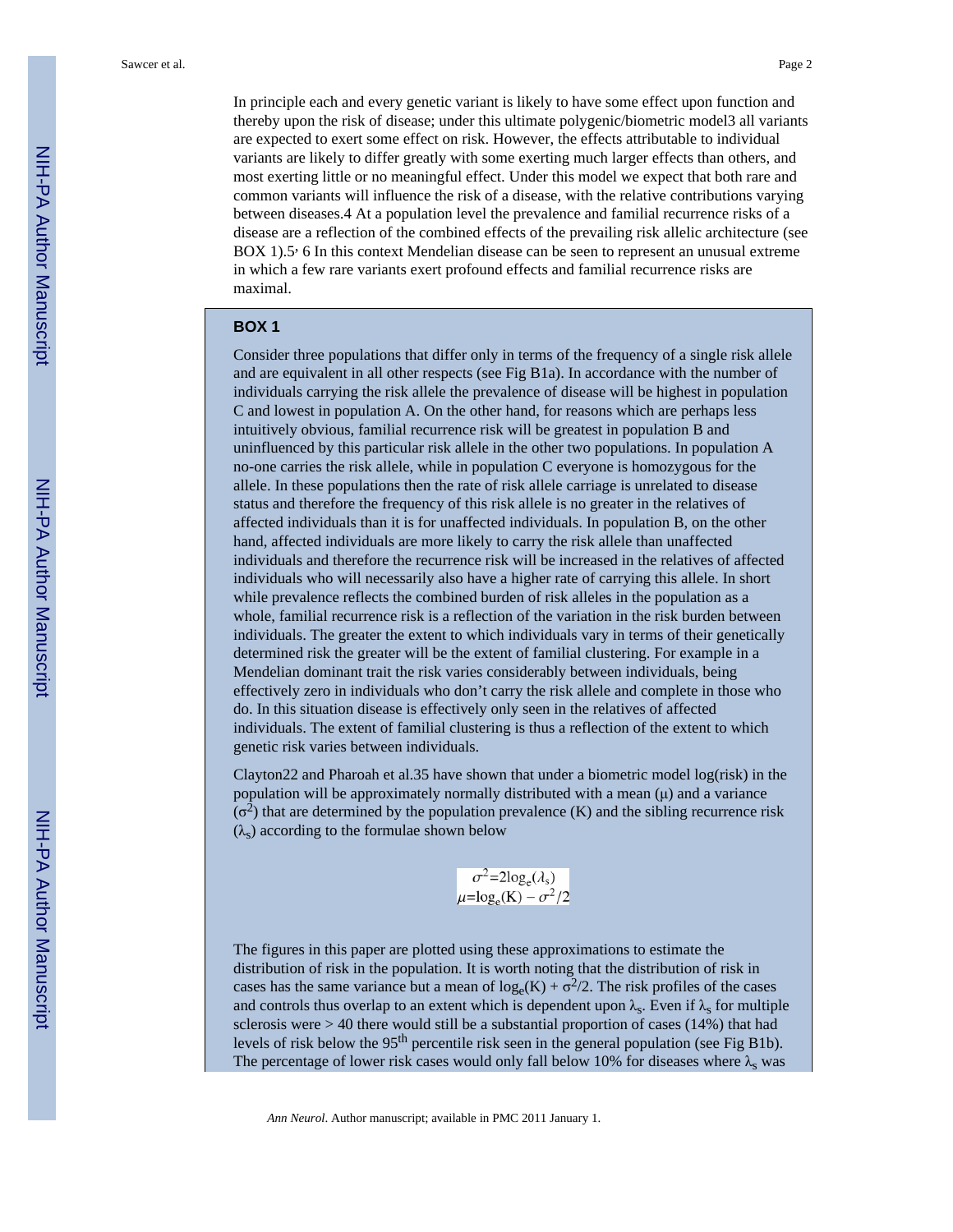> 72. At a  $\lambda_s$  of 10 almost a third of cases have a level of risk below the 95<sup>th</sup> percentile of risk seen in the general population.

Risch suggested that  $\lambda_s$ , the relative recurrence risk in the siblings of an affected individual, was a useful way to summarise the amount of familial clustering in a disease5 and showed that this value could easily be partitioned between relevant loci5 and was predictive of the power to identify linkage.7 By definition  $\lambda_s$  is the ratio between the lifetime risk of the disease in the siblings of an affected individual and the lifetime risk of the disease in the general population. Both of these risks are difficult to measure reliably and Guo has pointed out that in general the denominator will be underestimated while the numerator will be overestimated.8 As a result estimates of  $\lambda_s$  are almost always positively biased. Review articles frequently specify  $\lambda_s$  but rarely provide much guidance to the data behind these quoted values. These data are often remarkably difficult to track down and invariably associated with wide confidence intervals which are rarely, if ever, acknowledged in reviews. As epidemiological studies have become larger and more discriminating the value of  $\lambda_s$  has fallen in almost all complex traits, including multiple sclerosis (see Fig 1).9<sup>-15</sup> In a recent attempt to integrate available epidemiological evidence relating to multiple sclerosis Butterworth found that the lifetime incidence in multiple sclerosis is likely to be higher than previously estimated, a fact which would further reduce the  $\lambda_{s}$ .16 The real value for  $\lambda_{s}$ seems likely to be very much less than 10 if not less than 5.

#### **Mathematical model of risk**

The relationship between recurrence risk and the degree of relatedness can provide a useful guide to the mathematical model which most closely reflects the underlying genetic risk architecture.5 In multiple sclerosis such segregation analysis suggests that a multiplicative model with one major risk allele and many minor alleles provides the optimal fit.5, 17 This result is unsurprising given the biometric notion that susceptibility is likely to be determined by multiple variants, if not to some extent by all variants. In this situation we would expect log(risk) to be normally distributed, since a normal distribution results from the sum of a large number of random variables (see BOX 1). In multiple sclerosis the relationship between relative recurrence risk and relatedness is decidedly non-linear (see Fig 2).10, 12, 13, 18 These data are consistent with a multiplicative model and imply that significant heterogeneity is unlikely.4 The linkage data in multiple sclerosis concords with these predictions confirming that there is just one major risk allele in the disease, DRB1\*1501.19 Based on the linkage data the locus specific  $\lambda_s$  for the MHC region as a whole is 1.5 while all other loci of relevance in multiple sclerosis have a  $\lambda_s$  of  $\ll$ 1.2.19

## **Predicting disease**

Prior to any form of assessment all individuals in a population have the same risk of disease (the population prevalence). In multiple sclerosis this prior risk is low (0.001).20 Although susceptibility loci have only modest individual effect on this prior probability the ability to discriminate those who will, from those who will not, develop the disease inevitably increases with each additional relevant locus considered.21 It turns out, however, that even if all relevant loci were known and tested disease can only be reliably predicted in relatively few individuals, unless  $\lambda_s$  is very large.22 For multiple sclerosis  $\lambda_s$  is at best 10 indicating that very few individuals  $( $0.1\%$ )$  would have a risk of greater than 10% (see Fig 3). The distribution of risk shown in the figure reflects the combined effects of all risk alleles (known and as yet unknown) and thus represents the maximum level of information that could possibly be defined genetically. It is clear that the vast majority of the population have a very similar level of risk, indeed on average the relative risk of the disease between any two individuals is just 11.3, a rather limited value in the context of a disease with a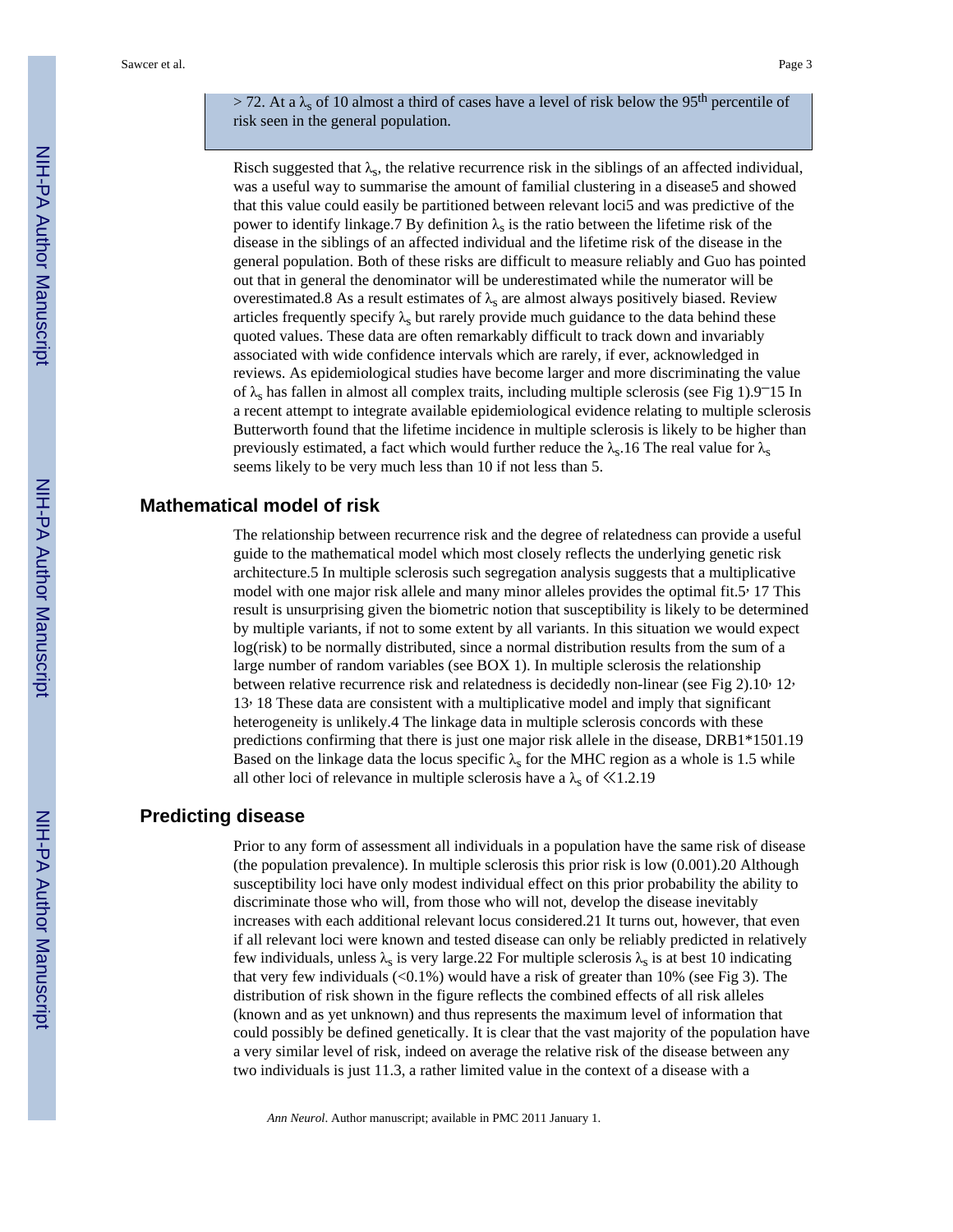prevalence of 0.001. In other words most of the population carry risk alleles but only a very few individuals carry a substantially larger than average number of these alleles. In principle an individual could be homozygous for all known risk alleles and thereby have a very high risk of disease. However, such individuals are extremely uncommon. Most individuals carry similar levels of genetically determined risk and relatively few individuals can have their ultimate disease status accurately predicted from genetic testing (see BOX 2).23

#### **BOX 2**

It seems reasonable to expect that the ability to predict who will develop multiple sclerosis would have meaningful clinical benefits, such as allowing expensive, invasive or potentially dangerous preventative strategies to be reserved for those at greatest risk. At first sight it also seems possible, if not probable, that genetic testing might enable such prediction. If all variants influencing susceptibility to multiple sclerosis had been defined then in principle a "diagnostic chip" could be created which would accurately genotype all these variants, determine an individual's genetic risk (genetic profile39) and thereby discriminate between those who will and those who will not develop the disease. Unfortunately although this is a seductive logic in practice this approach would be unlikely to be useful in multiple sclerosis (see Fig 3).

For example if we used this chip to screen a population of 100,000 newborns then on average we would identify just 64 individuals with a risk of  $\geq 10\%$ . Ultimately only 14 of these would actually develop the disease. Since 100 of the screened individuals would ultimately be expected to develop multiple sclerosis it is also clear that this genetic screening effort would have missed most of the eventual cases (86/100). Including gender in our assessment adds very little extra, in a population of 100,000 (50,000 males and 50,000 females) we would expect to identify 61 females with a risk of  $\geq 10\%$  and 10 males with a risk of  $\geq 10\%$ . This total of 71 at risk individuals is greater than the 64 we were able to identify based on genetics alone, reflecting the extra information we gained by including gender in the assessment.

The relative proportion of false positives and false negatives clearly depends upon the threshold we choose to define people as being "at risk". The Receiver Operating Characteristic (ROC) curve provides a useful way to summarise such data,40 (see Fig B2). Considering the ROC for the hypothetical chip described above shows that 50% of the cases occur amongst the 1.6% of the population that are at greatest risk. At first sight these figures seem appealing and suggest that perhaps genetic profiling might provide a useful way to identify a significant proportion of those at risk. However the low absolute risk of multiple sclerosis (the prevalence, 0.001) implies a low positive predictive value, meaning that even within this high risk group, those who will ultimately develop the disease constitute only 3% of the total. If a preventative strategy were applied in this setting the majority of those treated would be exposed unnecessarily (97%) and the cost per case prevented would be >30 times the unit cost of the intervention. In considering these numbers it is worth remembering that this level of risk (3%) is approximately the same as the familial recurrence risk in close relatives of affected individuals suggesting that a program in which preventative treatments were simply given to those with a family history of the disease might be as effective, and would of course completely avoid the need for genotyping. In other words in multiple sclerosis genetic profiling would add very little beyond that which could already be deduced from family history, as with other traits with strong familial clustering.24

For interventions that are safe, non-invasive and cheap (i.e. cost less per person than the cost of genotyping) screening would be pointless since it would be far more cost effective to simply apply such interventions to the whole population in an unselected fashion. If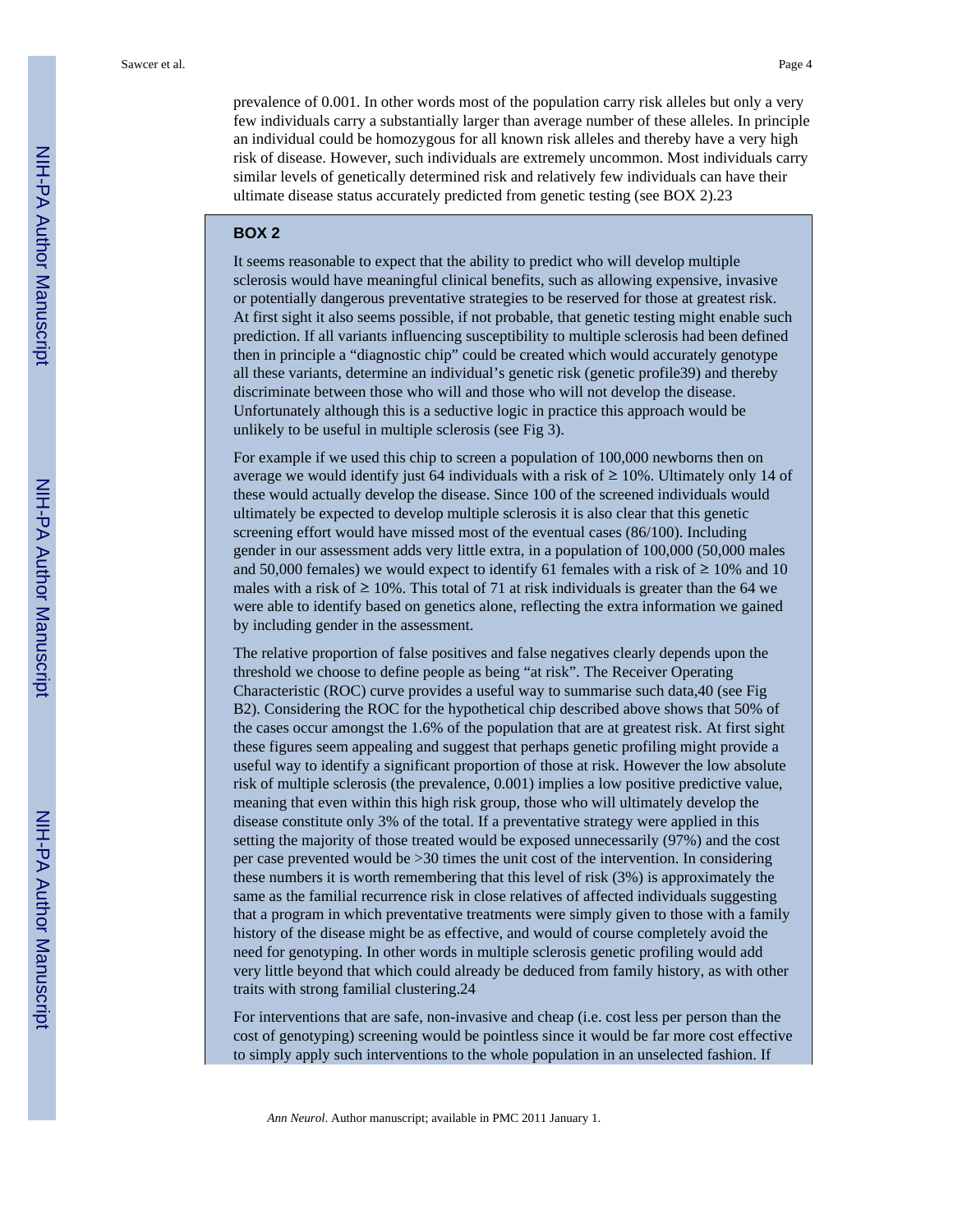the cost of an intervention were high, then the absolute cost of a preventative programme would be prohibitive even if screening by genotyping were free. Clearly there is a middle ground where a program might be affordable (particularly when weighed against the full cost of the disease prevented) in this situation screening might provide a means to maximise the benefit from any investment by identifying those at greater risk. However the health and financial costs to the large numbers of false positives (treated) and false negative (un-treated) individuals would have to be very low if this were to be a useful approach.

In considering the issue of prediction it is also worth remembering that most of the individuals at very high risk will have a family history of the disease (even if they don't eventually develop multiple sclerosis), and thus to some extent this genetic analysis is adding relatively little additional information that cannot already be inferred from family history.24 In some sense then this logic has come full circle, those individuals with the highest genetic risk will largely declare themselves ahead of typing by virtue of the fact that they will have affected relatives.

To date nine non-MHC susceptibility alleles have been established in multiple sclerosis (see Table)25–28 with many more expected to follow in the next few years. Together with the risk attributable to the MHC all known loci account for a  $\lambda_s$  of approximately 1.6. The distribution of risk attributable to the currently known susceptibility alleles (MHC and non-MHC) is considerably more limited than that due to all loci (see Fig 4). It is clear from this figure that based on current knowledge genetic screening would only be able to identify a very few individuals with at worst a modest 1% risk of developing the disease.

#### **Can genetic testing help with differential diagnosis or prognosis?**

Once an individual develops symptoms consistent with multiple sclerosis the prior probability of the disease goes up significantly, and we could therefore imagine that genetic testing might be more useful in helping to refine diagnosis rather than predict disease. However, in this setting the utility of the testing depends on typing SNPs which differentiate multiple sclerosis from the alternate diagnoses rather than from the general background population. It is not clear that susceptibility SNPs will achieve this unless the pathogenesis of the alternate diagnoses are clearly distinct (have a different underlying genetic architecture). In the case of clinically isolated syndromes (CIS) for example it seems likely that those cases which do not progress to multiple sclerosis are simply milder versions of the same disease process. In this setting it is unlikely that the genetic architecture underlying cases that do not relapse will be significantly different from that underlying multiple sclerosis itself. Thus although the prior probability of multiple sclerosis must be higher in Neurology outpatient clinics the utility of testing susceptibility SNPs is likely to be reduced. The more distinct the alternate diagnosis the easier it will be to differentiate them from multiple sclerosis on clinical grounds. In other words in those settings where genetic testing might help with differential diagnosis it is likely that this will not be so challenging clinically. Whenever genetic testing might help it seems likely that it won't be needed.

Once the diagnosis of multiple sclerosis is established we might ask if genetic testing could help in predicting disease features such as course or severity. Unfortunately available evidence suggests that the genetic influences on clinical features are significantly less marked than those influencing susceptibility.29 It is thus unsurprising that there has been little if any progress in identifying genetic variants that influence the course or the severity of the disease. It remains possible that such variants could be identified but unless they were unexpectedly more influential than the effects determining susceptibility it seems unlikely that testing will be any more productive than in the case of susceptibility.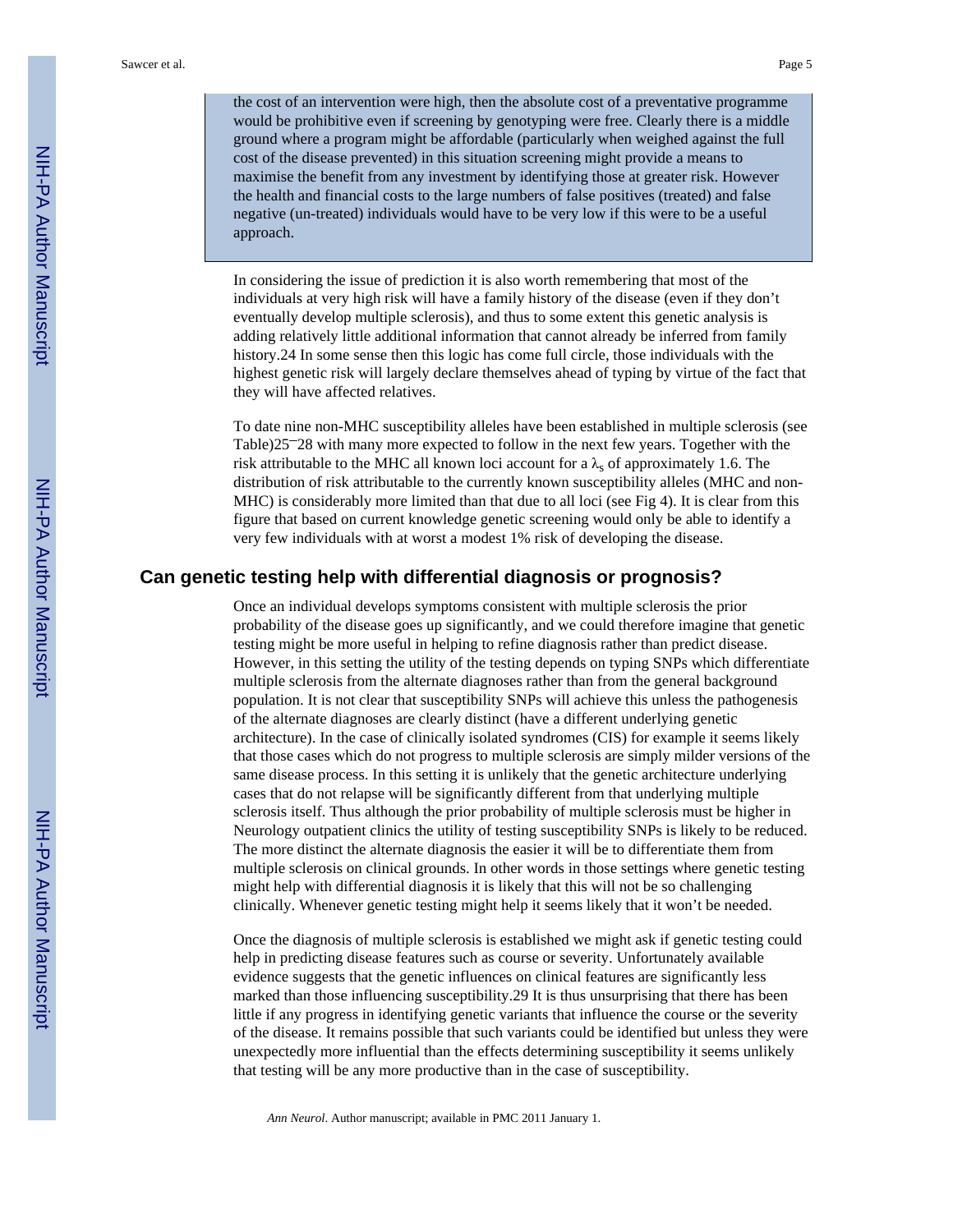One consequence of the biometric model is that affected individuals are inevitably highly heterogeneous in terms of the particular set of susceptibility alleles they carry.23 In this setting high levels of clinical heterogeneity might simply reflect the underlying heterogeneity in the distribution of risk alleles amongst cases. For example severity might simply correlate with the absolute level of genetic risk. Once sufficient risk alleles are identified it should be possible to test this theory. If this were confirmed then genetic testing might contribute some information distinguishing CIS from multiple sclerosis.

## **Additional non-genetic risk factors**

Even without genotyping we know of a number of factors which influence the risk of developing multiple sclerosis. Gender is the most obvious example. Compared with the population as a whole (see Fig 3) the risk for females is shifted to the right while that for males is shifted to the left (see Fig 5). These shifts are modest and have little effect on the number of individuals at the extreme of risk. In other words supplementing the risk assessment on the basis of non-genetic risk factors such as gender has little effect on the extent to which useful inferences about absolute risk can be made. It is clear that combining extra information from demographic and perhaps ultimately environmental risk factors (e.g. past history of infectious mononucleosis or smoking) is sure to improve risk prediction but it seems unlikely that this will compensate for the effects of the low prior probability of developing multiple sclerosis unless considerable risk could be accounted for or there was some form of strong interaction between genetic and environmental risk factors.

## **Conclusion**

The logic and conclusions outlined above are probably applicable to most complex traits. For most  $\lambda_s$  has almost certainly been over-estimated in the past and is in reality likely to be ≪ 10. In this setting the multiplicative biometric model indicates that very few individuals will carry a level of genetically determined risk that would allow confident prediction. This situation is common in medicine where we are familiar with the fact that for many conditions the majority of cases arise in the very large number of people at modestly increased risk rather than the few people who are at very high risk (c.f. blood pressure in stroke or coronary heart disease).30 Of course the utility of genetic testing could be very much better if in fact susceptibility to multiple sclerosis is determined by a multitude of very rare alleles each exerting very large effect. However, the available data makes this extremely unlikely. Segregation analysis is against significant heterogeneity,5, 17 large extended families are practically unheard31 of and there is no significant evidence for linkage outside of the MHC.19 Indirect evidence from Genome-Wide Association Studies suggests that the polygenic/biometric model is likely the most relevant.32 Given the phenomenal progress made in the genetic analysis of complex disease over the last few years33 it was inevitable, and appropriate, that researchers should consider what role this new knowledge might play in matters such as disease prediction. It was equally inevitable that some would anticipate great benefits34–36 and others recommend caution.22, 23, 37 In multiple sclerosis our analysis suggests that the relatively low prevalence and modest levels of familial clustering seen in this disease mean that genetic profiling is unlikely to be of clinical benefit except in unusual circumstances. It seems to us that we should not be distressed by the fact that no matter how completely we understand the genetic basis for susceptibility to multiple sclerosis we will rarely be able to predict who will develop disease: this was never the primary goal of these endeavours. The extent to which these discoveries influence an individual's risk of developing disease is only one, rather unimportant as it turns out, dimension in which their relevance might be measured. In terms of the Population Attributable Fraction (PAF) (the proportion of cases which would disappear if a risk factor were removed from a population38) these loci can be seen to represent enormous effects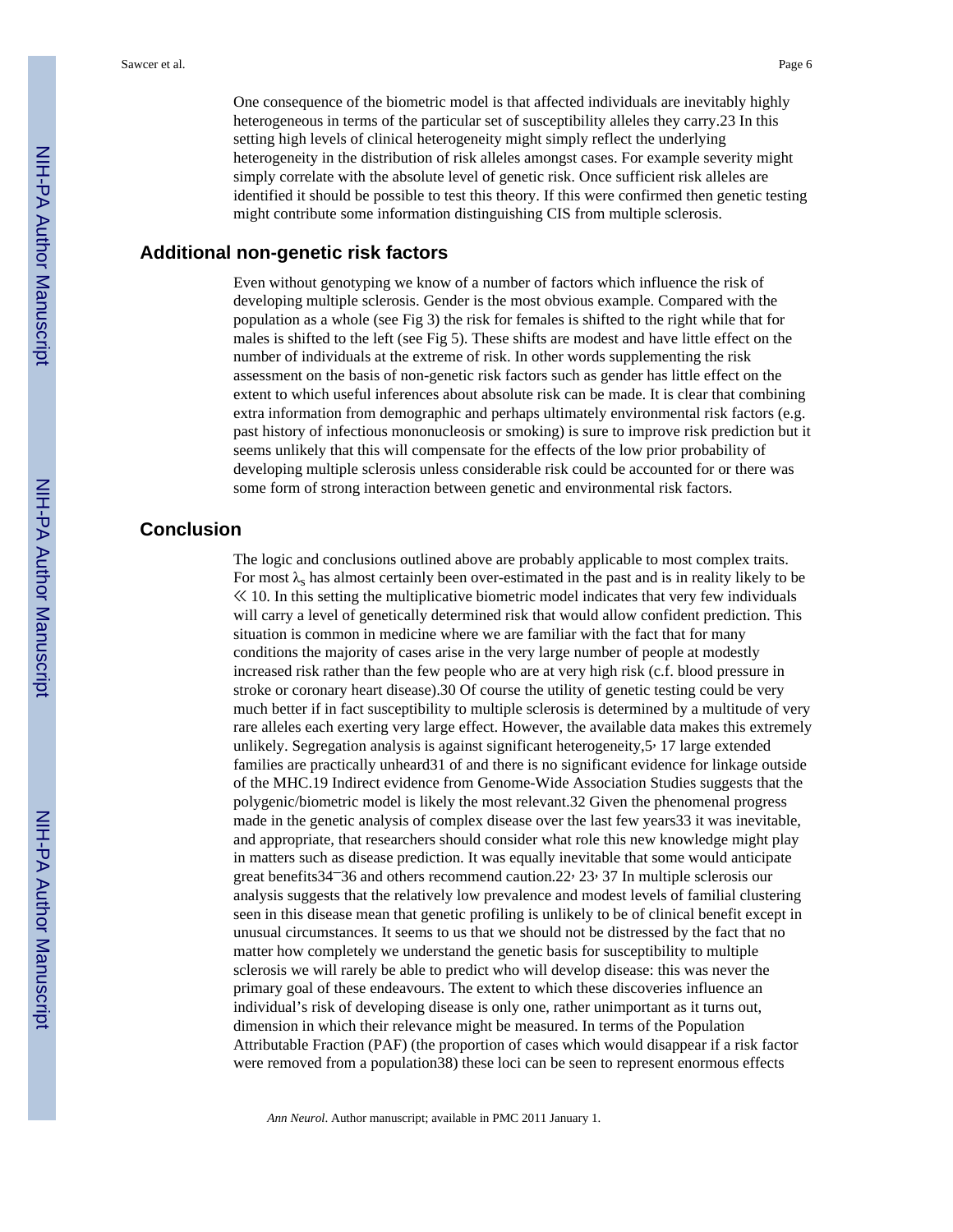(see table). In considering the value of these new discoveries we should also remember that to date virtually all that have been identified are associated anonymous variants, and it will take considerable further work to understand these associations. Efforts at fine mapping to establish the causal variants and functional studies to fully understand how these variants are involved in pathogenesis are only just beginning. Ultimately it is these aspects that are likely to be the most rewarding and enlightening. It is too soon to judge what value these discoveries will ultimately yield but these benefits seem likely to be profound.

Our discourse is not intended to undermine the entire notion of genetic profiling, only to put this issue into a more pragmatic and realistic context. For a disease like multiple sclerosis, where prevalence and  $\lambda_s$  are modest, it seems unlikely that risk profiling will find any meaningful role in clinical practice; on the other hand such profiling could prove to be of much greater value in a research setting. The power of functional studies could be enhanced by concentrating on controls with lower levels of risk and cases with higher levels of risk. Similarly unaffected individuals with high risk and affected individuals with low risk could be especially informative when trying to understand the role of the environment. As genetic factors influencing natural history and response to treatment emerge, prognostic and pharmacogenomic profiling might have far more clinical utility. For other diseases with much higher prevalence or considerably greater  $\lambda_s$  risk profiling might have clinical utility especially if prediction could be focused on higher risk subgroups as defined by additional information from non-genetic testing or demographic features.35

#### **Acknowledgments**

This work was supported by the Wellcome Trust (084702/Z/08/Z), the Medical Research Council (G0700061 and U.1052.00.012.00001.01), the National Institute of Health (RO1 NS049477) and the Cambridge NIHR Biomedical Research Centre. We would like to thank all our colleagues in the International Multiple Sclerosis Genetics Consortium (IMSGC) and the Wellcome Trust Case Control Consortium (WTCCC) for their support and tireless efforts to move the genetics of multiple sclerosis forward.

#### **References**

- 1. Kruglyak L, Nickerson DA. Variation is the spice of life. Nat Genet. 2001; 27:234–236. [PubMed: 11242096]
- 2. Sawcer S. The complex genetics of multiple sclerosis: pitfalls and prospects. Brain. 2008; 131:3118–3131. [PubMed: 18490360]
- 3. Fisher RA. The correlation between relatives on the supposition of Mendelian inheritance. Philos Trans R Soc Edinb. 1918; 52:399–343.
- 4. Wang WY, Barratt BJ, Clayton DG, Todd JA. Genome-wide association studies: theoretical and practical concerns. Nat Rev Genet. 2005; 6:109–118. [PubMed: 15716907]
- 5. Risch N. Linkage strategies for genetically complex traits. I. Multilocus models. Am J Hum Genet. 1990; 46:222–228. [PubMed: 2301392]
- 6. Pritchard JK, Cox NJ. The allelic architecture of human disease genes: common disease-common variant…or not? Hum Mol Genet. 2002; 11:2417–2423. [PubMed: 12351577]
- 7. Risch N. Linkage strategies for genetically complex traits. II. The power of affected relative pairs. Am J Hum Genet. 1990; 46:229–241. [PubMed: 2301393]
- 8. Guo SW. Inflation of sibling recurrence-risk ratio, due to ascertainment bias and/or overreporting. Am J Hum Genet. 1998; 63:252–258. [PubMed: 9634526]
- 9. Sadovnick AD, Baird PA, Ward RH. Multiple sclerosis: updated risks for relatives. Am J Med Genet. 1988; 29:533–541. [PubMed: 3376997]
- 10. Robertson NP, Fraser M, Deans J, et al. Age-adjusted recurrence risks for relatives of patients with multiple sclerosis. Brain. 1996; 119 (Pt 2):449–455. [PubMed: 8800940]
- 11. Carton H, Vlietinck R, Debruyne J, et al. Risks of multiple sclerosis in relatives of patients in Flanders, Belgium. J Neurol Neurosurg Psychiatry. 1997; 62:329–333. [PubMed: 9120443]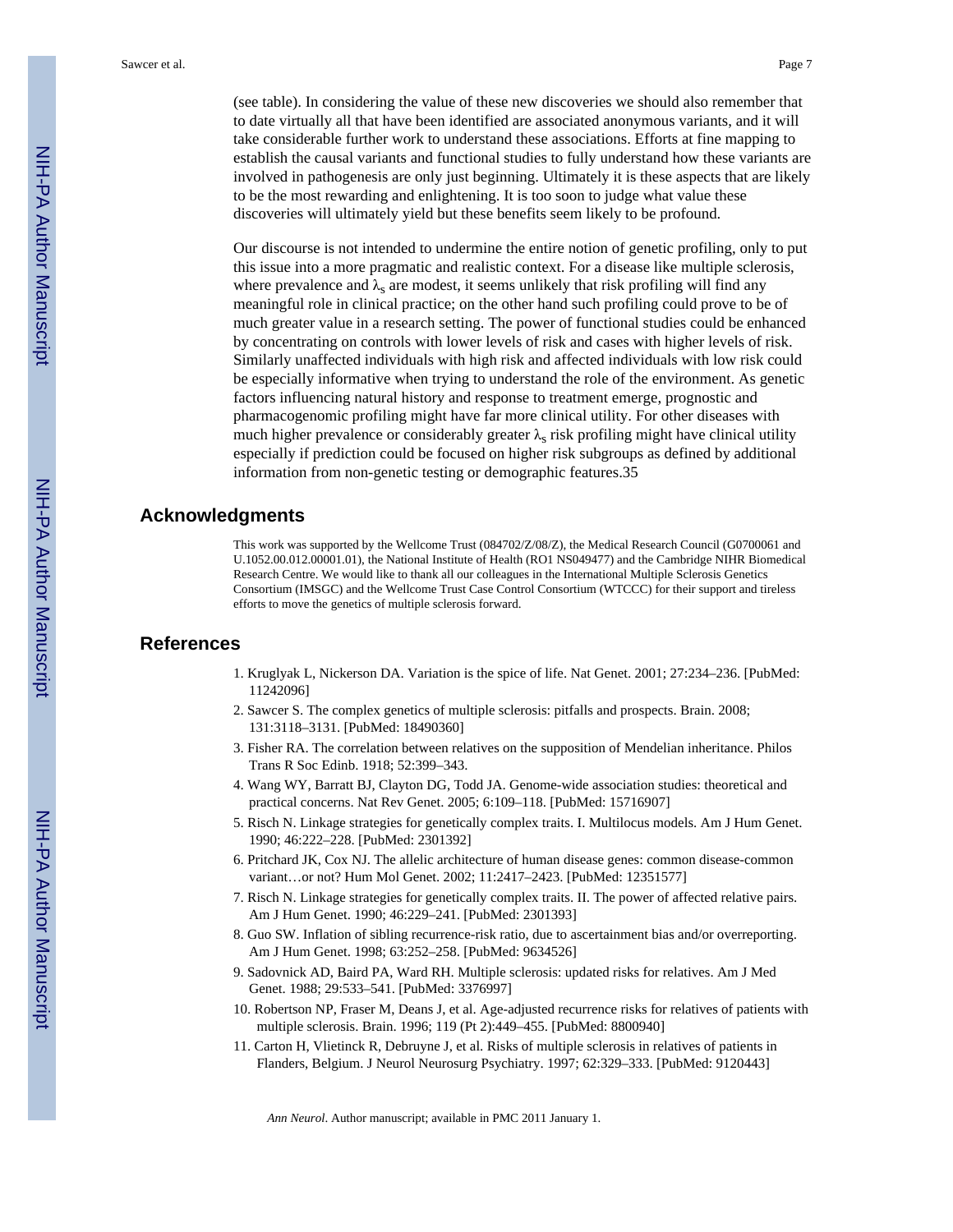- 12. Prokopenko I, Montomoli C, Ferrai R, et al. Risk for relatives of patients with multiple sclerosis in central Sardinia, Italy. Neuroepidemiology. 2003; 22:290–296. [PubMed: 12902624]
- 13. Willer CJ, Dyment DA, Risch NJ, et al. Twin concordance and sibling recurrence rates in multiple sclerosis. Proc Natl Acad Sci U S A. 2003; 100:12877–12882. [PubMed: 14569025]
- 14. Nielsen NM, Westergaard T, Rostgaard K, et al. Familial risk of multiple sclerosis: a nationwide cohort study. Am J Epidemiol. 2005; 162:774–778. [PubMed: 16120694]
- 15. Hemminki K, Li X, Sundquist J, et al. Risk for multiple sclerosis in relatives and spouses of patients diagnosed with autoimmune and related conditions. Neurogenetics. 2009; 10:5–11. [PubMed: 18843511]
- 16. Butterworth, A. Family history as a risk factor for common, complex disease. Cambridge: Public Health Genetics Unit, University of Cambridge; 2007.
- 17. Sadovnick AD, Dyment D, Ebers GC. Genetic epidemiology of multiple sclerosis. Epidemiol Rev. 1997; 19:99–106. [PubMed: 9360907]
- 18. Rosati G. The prevalence of multiple sclerosis in the world: an update. Neurol Sci. 2001; 22:117– 139. [PubMed: 11603614]
- 19. The International Multiple Sclerosis Genetics Consortium (IMSGC). A high-density screen for linkage in multiple sclerosis. Am J Hum Genet. 2005; 77:454–467. [PubMed: 16080120]
- 20. Compston, A.; Confavreux, C.; Lassmann, H., et al. McAlpine's Multiple Sclerosis. 4. London: Churchill Livingstone; 2006.
- 21. Wray NR, Goddard ME, Visscher PM. Prediction of individual genetic risk to disease from genome-wide association studies. Genome Res. 2007; 17:1520–1528. [PubMed: 17785532]
- 22. Clayton DG. Prediction and interaction in complex disease genetics: experience in type 1 diabetes. PLoS Genet. 2009; 5:e1000540. [PubMed: 19584936]
- 23. Janssens AC, van Duijn CM. Genome-based prediction of common diseases: advances and prospects. Hum Mol Genet. 2008; 17:R166–173. [PubMed: 18852206]
- 24. Aulchenko YS, Struchalin MV, Belonogova NM, et al. Predicting human height by Victorian and genomic methods. Eur J Hum Genet. 2009; 17:1070–1075. [PubMed: 19223933]
- 25. The International Multiple Sclerosis Genetics Consortium (IMSGC). Risk Alleles for Multiple Sclerosis Identified by a Genomewide Study. N Engl J Med. 2007; 357:851–862. [PubMed: 17660530]
- 26. Wellcome Trust Case Control Consortium (WTCCC). Association scan of 14,500 nonsynonymous SNPs in four diseases identifies autoimmunity variants. Nat Genet. 2007; 39:1329–1337. [PubMed: 17952073]
- 27. De Jager PL, Jia X, Wang J, et al. Meta-analysis of genome scans and replication identify CD6, IRF8 and TNFRSF1A as new multiple sclerosis susceptibility loci. Nat Genet. 2009; 41:776–782. [PubMed: 19525953]
- 28. Australia and New Zealand Multiple Sclerosis Genetics Consortium (ANZgene). Genome-wide association study identifies new multiple sclerosis susceptibility loci on chromosomes 12 and 20. Nat Genet. 2009; 41:824–828. [PubMed: 19525955]
- 29. Hensiek AE, Seaman SR, Barcellos LF, et al. Familial effects on the clinical course of multiple sclerosis. Neurology. 2007; 68:376–383. [PubMed: 17261686]
- 30. Rose G. Sick individuals and sick populations. Int J Epidemiol. 1985; 14:32–38. [PubMed: 3872850]
- 31. Willer CJ, Dyment DA, Cherny S, et al. A genome-wide scan in forty large pedigrees with multiple sclerosis. J Hum Genet. 2007; 52:955–962. [PubMed: 18000641]
- 32. Purcell SM, Wray NR, Stone JL, et al. Common polygenic variation contributes to risk of schizophrenia and bipolar disorder. Nature. 2009; 460:748–752. [PubMed: 19571811]
- 33. Manolio TA, Brooks LD, Collins FS. A HapMap harvest of insights into the genetics of common disease. J Clin Invest. 2008; 118:1590–1605. [PubMed: 18451988]
- 34. Bell J. The new genetics in clinical practice. Bmj. 1998; 316:618–620. [PubMed: 9518921]
- 35. Pharoah PD, Antoniou A, Bobrow M, et al. Polygenic susceptibility to breast cancer and implications for prevention. Nat Genet. 2002; 31:33–36. [PubMed: 11984562]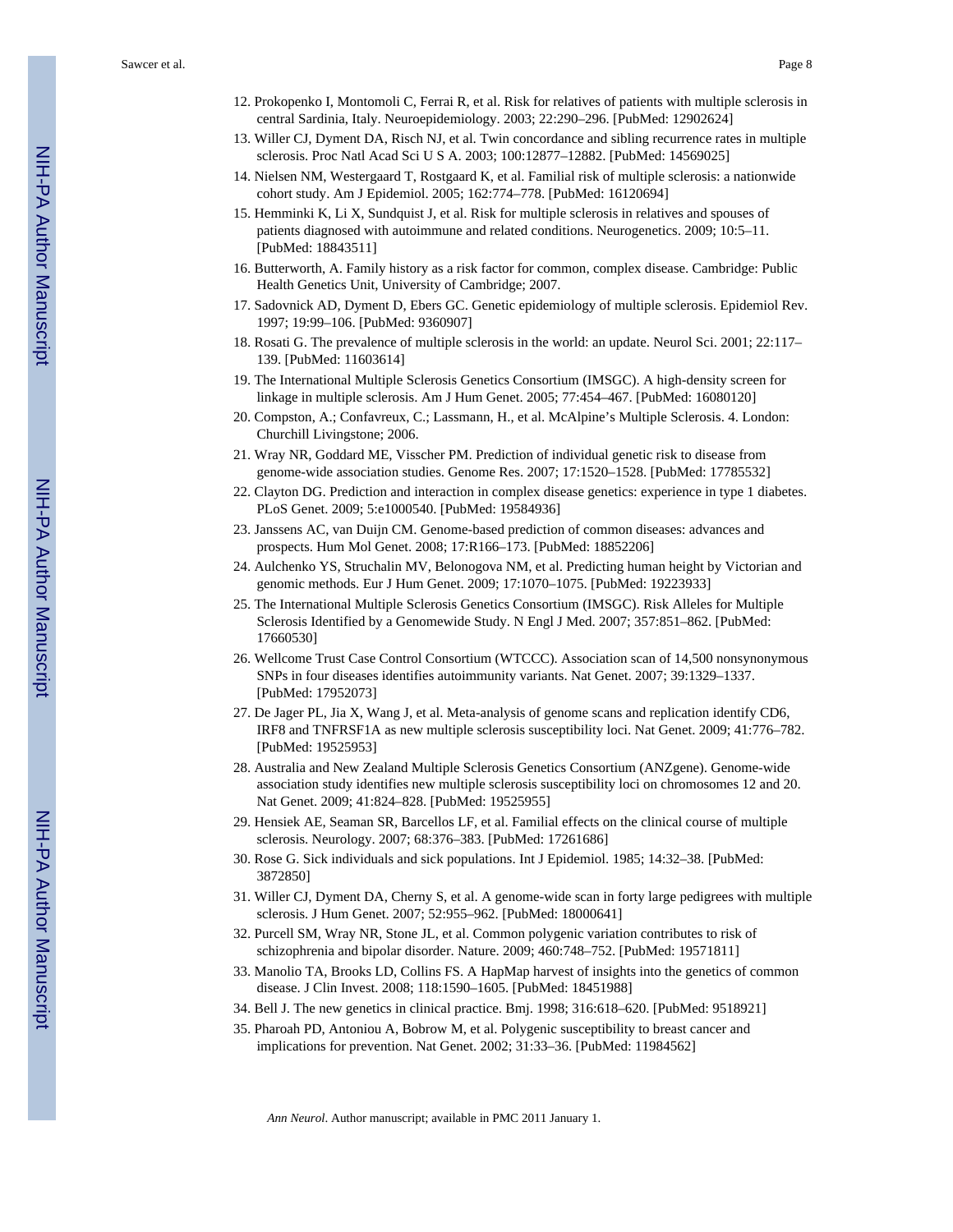- 36. Wray NR, Goddard ME, Visscher PM. Prediction of individual genetic risk of complex disease. Curr Opin Genet Dev. 2008; 18:257–263. [PubMed: 18682292]
- 37. Vineis P, Schulte P, McMichael AJ. Misconceptions about the use of genetic tests in populations. Lancet. 2001; 357:709–712. [PubMed: 11247571]
- 38. Rockhill B, Newman B, Weinberg C. Use and misuse of population attributable fractions. Am J Public Health. 1998; 88:15–19. [PubMed: 9584027]
- 39. Khoury MJ, Yang Q, Gwinn M, et al. An epidemiologic assessment of genomic profiling for measuring susceptibility to common diseases and targeting interventions. Genet Med. 2004; 6:38– 47. [PubMed: 14726808]
- 40. Kraft P, Wacholder S, Cornelis MC, et al. Beyond odds ratios--communicating disease risk based on genetic profiles. Nat Rev Genet. 2009; 10:264–269. [PubMed: 19238176]
- 41. Wellcome Trust Case Control Consortium (WTCCC). Genome-wide association study of 14,000 cases of seven common diseases and 3,000 shared controls. Nature. 2007; 447:661–678. [PubMed: 17554300]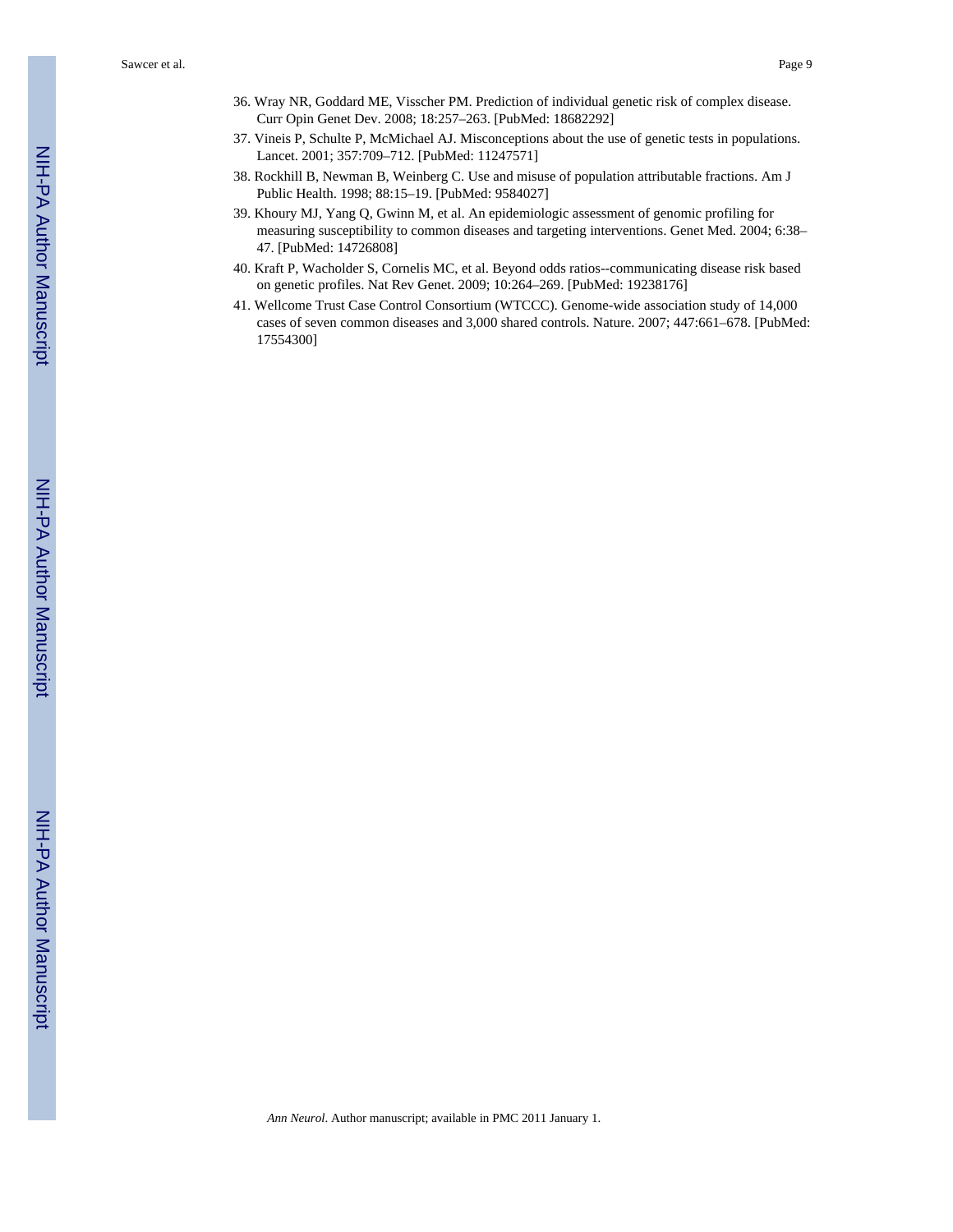

#### **Figure 1.**

The figure shows how estimates of  $\lambda_s$  in multiple sclerosis have tended to decline over time. In chronological order the studies shown have come from Sadovnick et al.9, Robertson et al. 10, Carton et al.11, Prokopenko et al.12, Willer et al.13, Nielsen et al.14 and Hemminki et al.15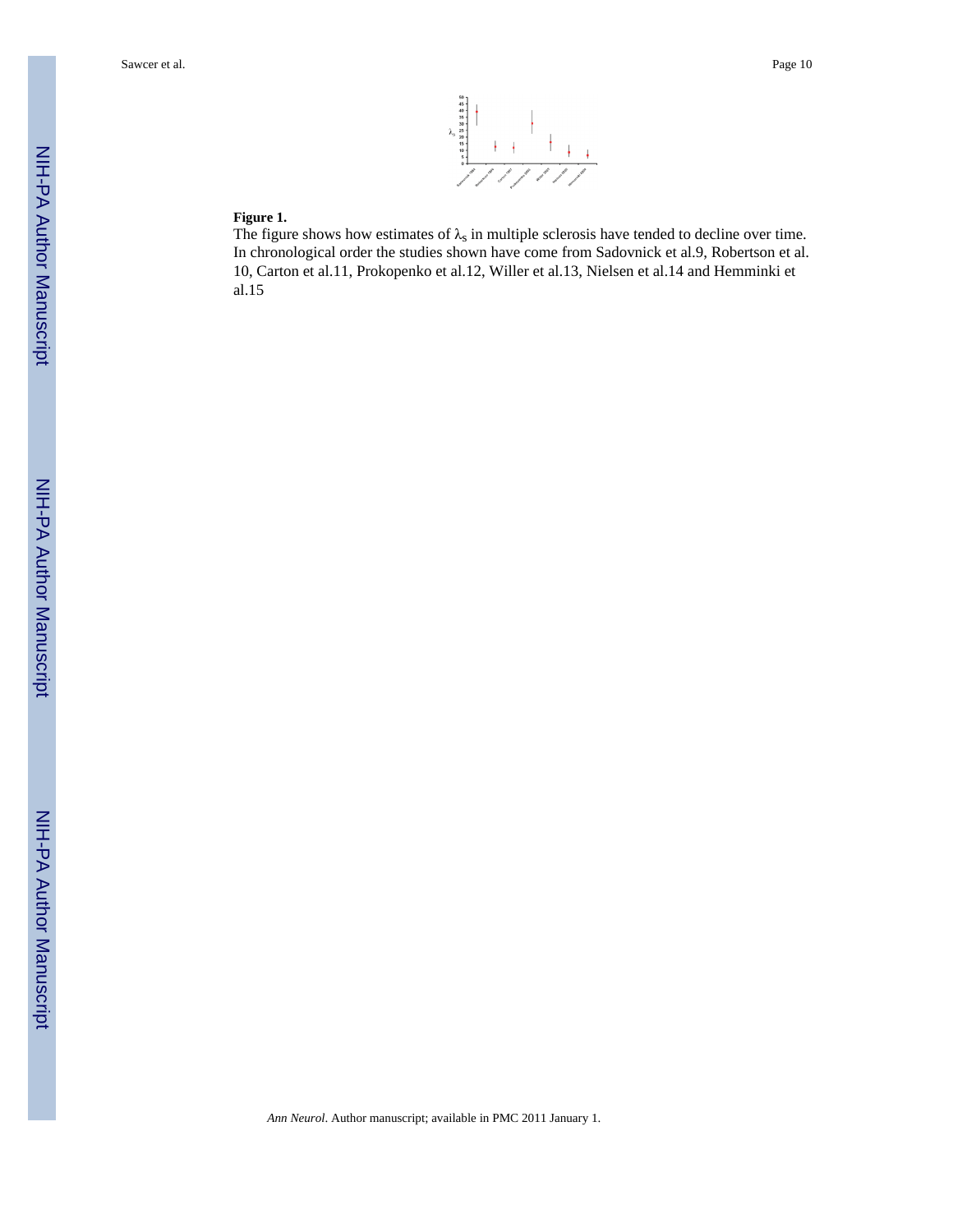Sawcer et al. **Page 11** 



#### **Figure 2.**

This figure shows the relative recurrence risks in relation to the degree of relatedness as observed in three population based studies UK (green line),10 Sardinia (red line)12, 18 and Canada (blue line).13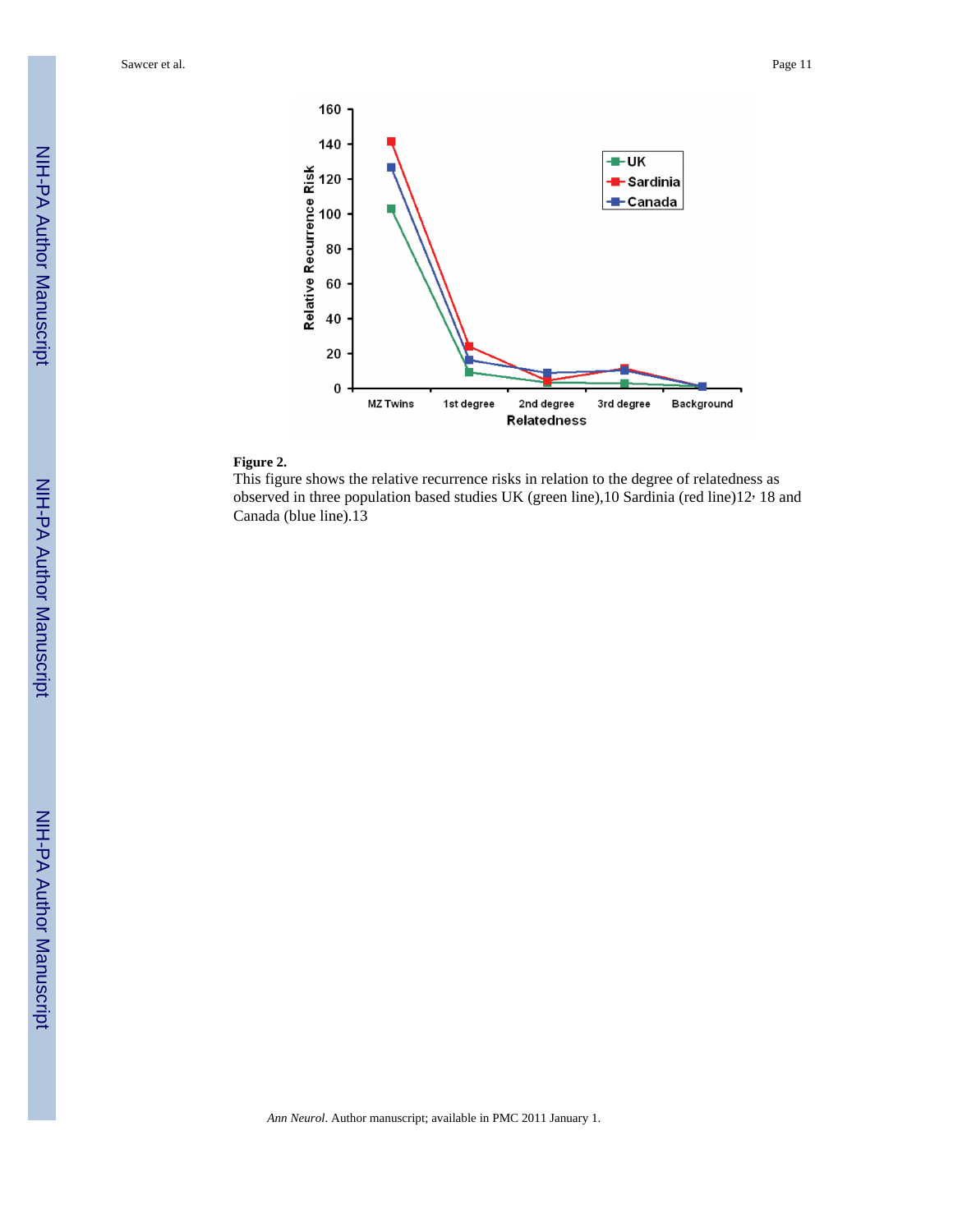

#### **Figure 3.**

The figure shows the probability density (frequency) for differing levels of genetically determined risk of developing multiple sclerosis. Risk is plotted on the x-axis on a log scale. In keeping with the assumption that risk is determined by a very large number of independent risk alleles each exerting a modest multiplicative effect the curve is plotted with log(risk) normally distributed with a mean determined by the population prevalence (0.001) and a variance determined by  $\lambda_s$  (here taken to be 10, a value which is likely to be an overestimate),22, 35 see BOX 1. The vertical line indicates the risk of disease in all individuals prior to genotyping, i.e. the prior probability (the population prevalence). As can be seen from the curve only a very small proportion (<0.1%) of the population have a risk of greater than 10%. It should be remembered that the approximation to a normal distribution will breakdown at the extremes where the distribution will become binomial.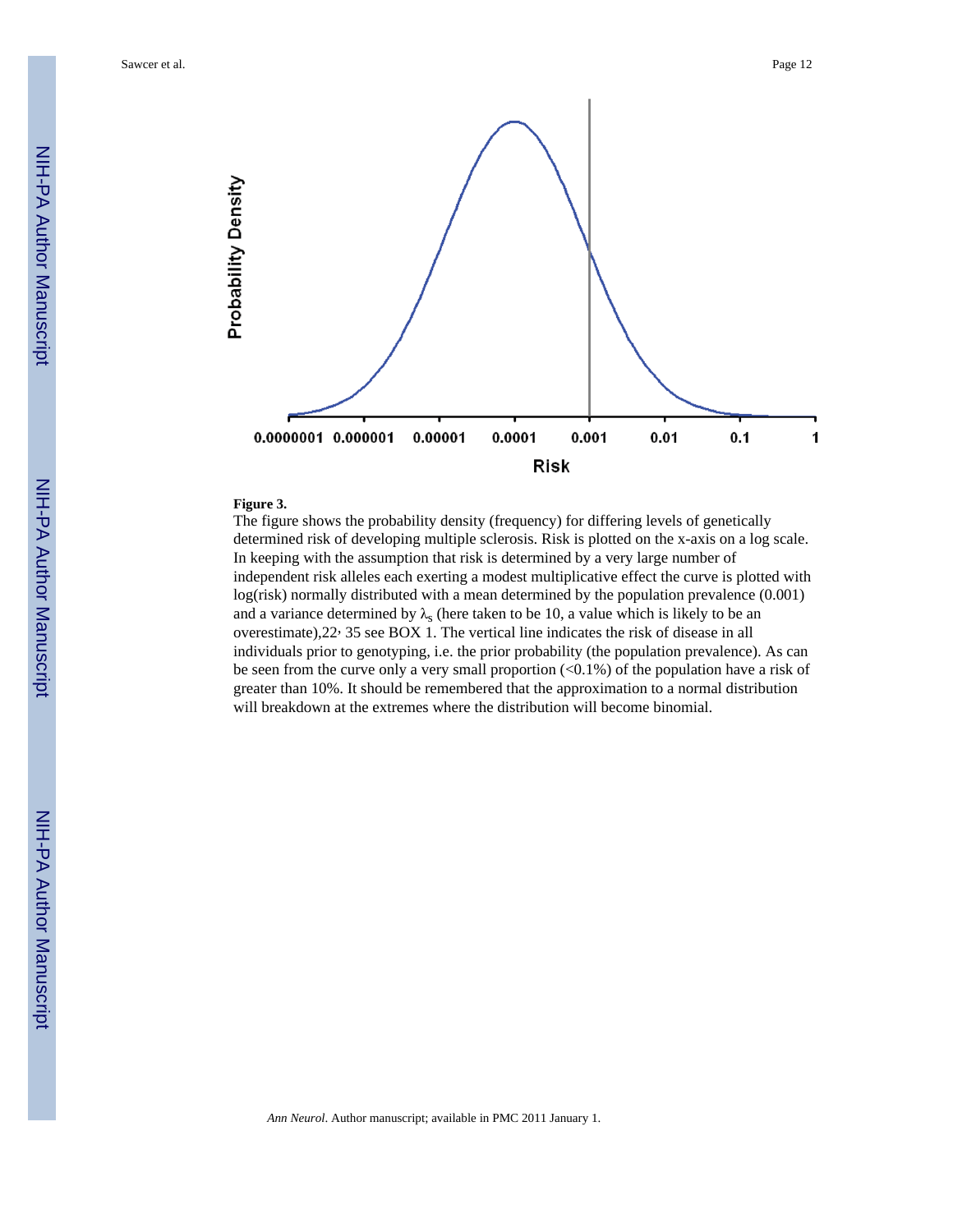Sawcer et al. **Page 13** 



## **Figure 4.**

The figure shows the probability density (frequency) for differing levels of genetically determined risk attributable to currently known multiple sclerosis susceptibility loci (MHC plus those in the table). The vertical line indicates the population prevalence (0.001). The variance in the normal distribution of the plotted curve is based on a  $\lambda_s$  of 1.6, see BOX 1.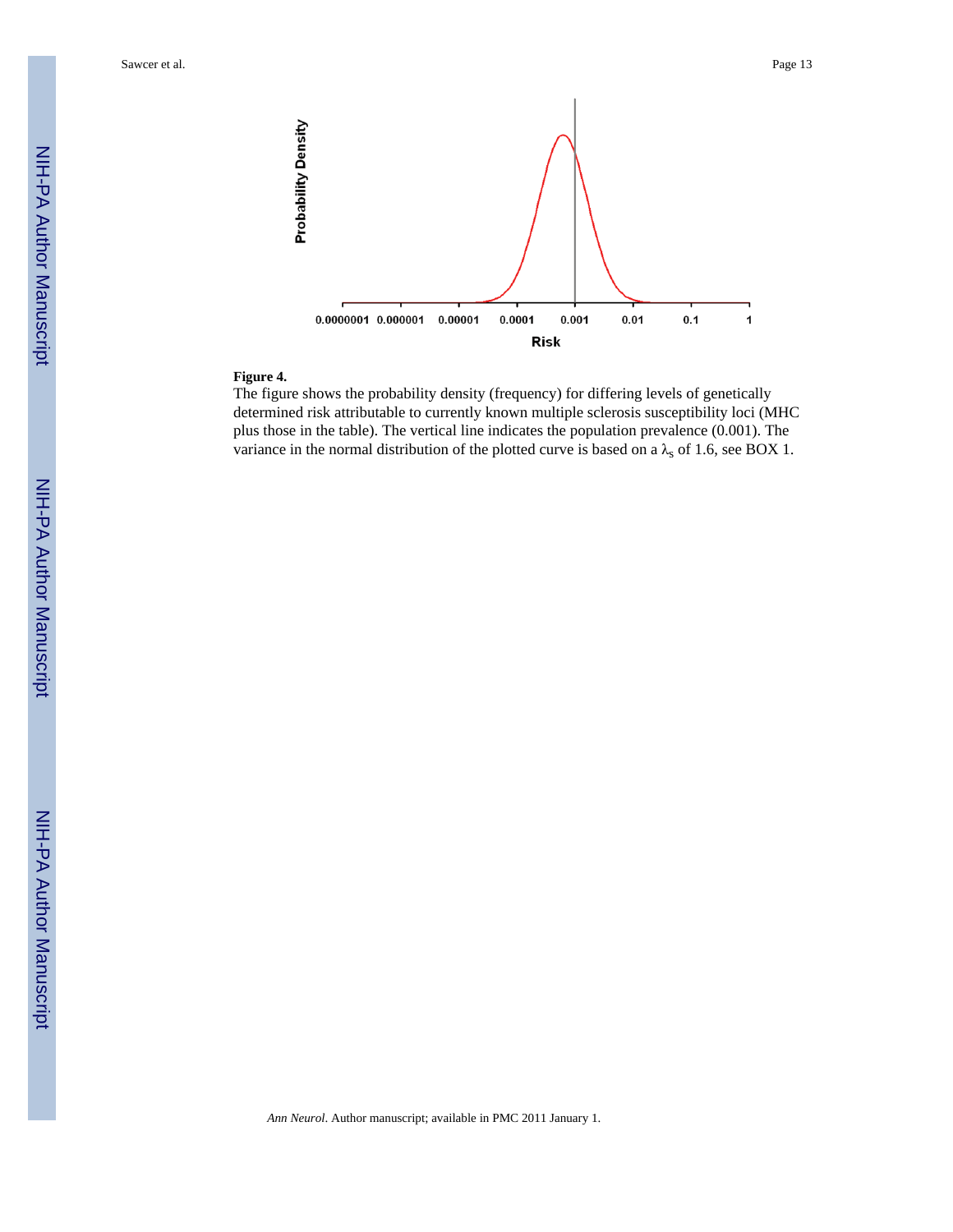

#### **Figure 5.**

The figure shows the probability density (frequency) for differing levels of risk (as determined genetically and by gender) separately for males (green line) and female (purple line). These curves were calculated by assuming that the prevalence of disease is 0.0015 in females and 0.0005 in males. This effectively treats the risk attributable to gender as if it were due to a known set of "pseudo genetic" factors. This assumes that there is no interaction between gender and genetically determined risk, i.e. that risk allele frequencies and odds ratios are the same in males and females, a condition which seems likely to hold.41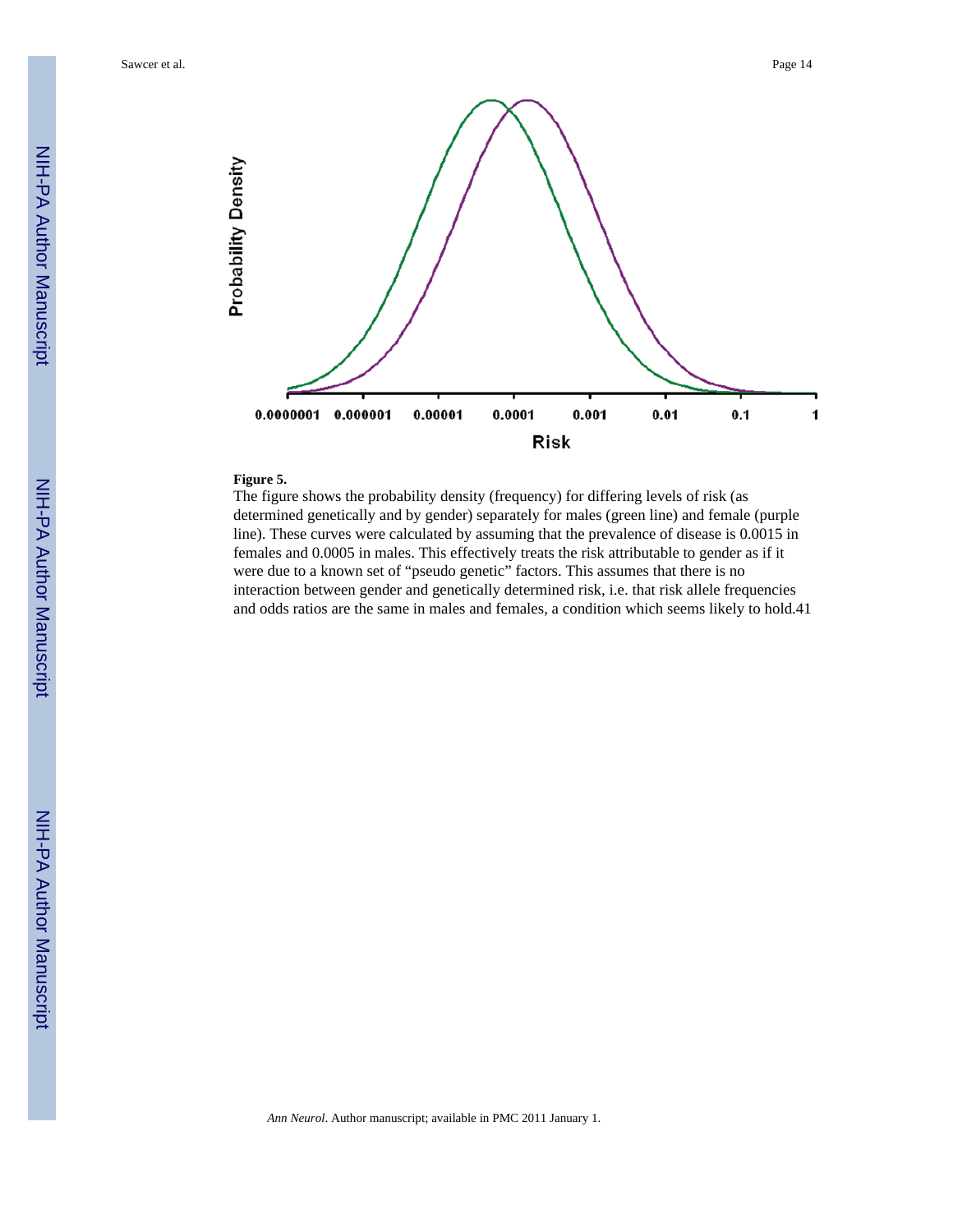

#### **Figure B1.**

Figure B1a. The figure depicts three populations which are equivalent in all respects except for the frequency of a single risk allele which is absent from Population A, has a frequency of 50% in population B and a frequency of 100% in population C. Plain circles indicated unaffected individuals while stars indicate affected individuals. Empty shapes are homozygous for the wild type allele, while full shaded shapes are homozygous for the risk allele and half shaded shapes are heterozygous. Note within populations A and C this risk allele would show no evidence of association even if the effect it exerted were enormous (the allele frequency is the same in cases and controls in these populations). This is an illustration of why allele frequency is so important in association studies. Figure B1b. The figure shows the % of cases which will have a risk at or above the  $95<sup>th</sup>$ percentile risk seen in the background population for differing levels of  $\lambda_s$ .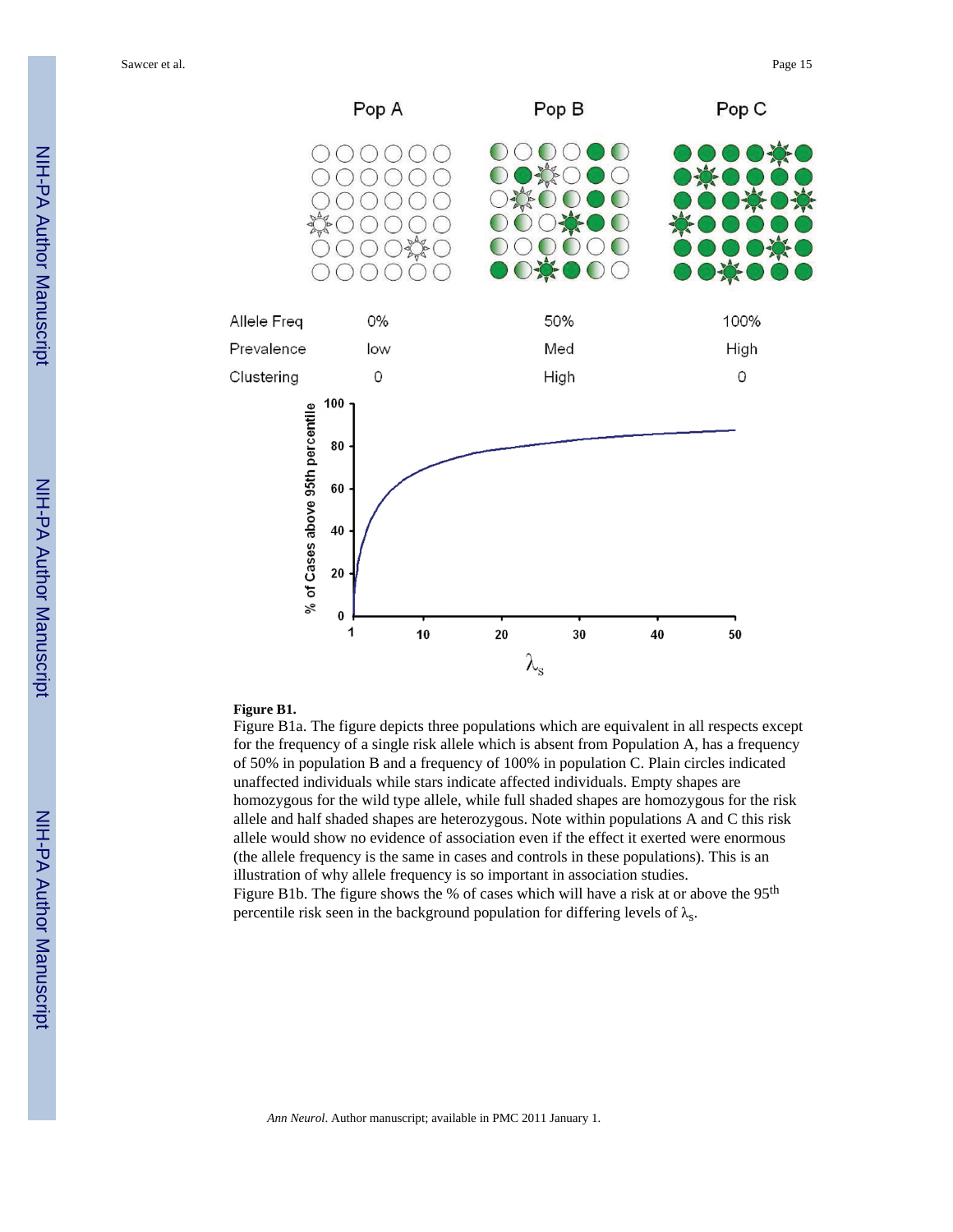Sawcer et al. Page 16



#### **Figure B2.**

This figure shows the ROC for a hypothetical "diagnostic chip" capable of accurately genotyping all relevant multiple sclerosis susceptibility loci; in terms of prediction this represents the best scenario we could hope to achieve. This curve indicates how sensitivity and specificity vary as the threshold for defining individuals as being at risk is changed from extremely high risk on the left through to extremely low risk at the right. Sensitivity is the proportion of individuals who will eventually develop the disease that are correctly labelled as being at risk (plotted on the y-axis). While specificity is the proportion of individuals who will not develop the disease that are correctly labelled as not being at risk (1-specificity is plotted on the x-axis). In considering this curve it is important to remember that the population prevalence of multiple sclerosis is only 0.001. Thus in a population like the UK the x-axis covers some 60million individuals while the y-axis covers just the 60,000 affected individuals. The dotted line indicates the null relationship that would occur if the genetic data had no ability to predict risk of developing disease.